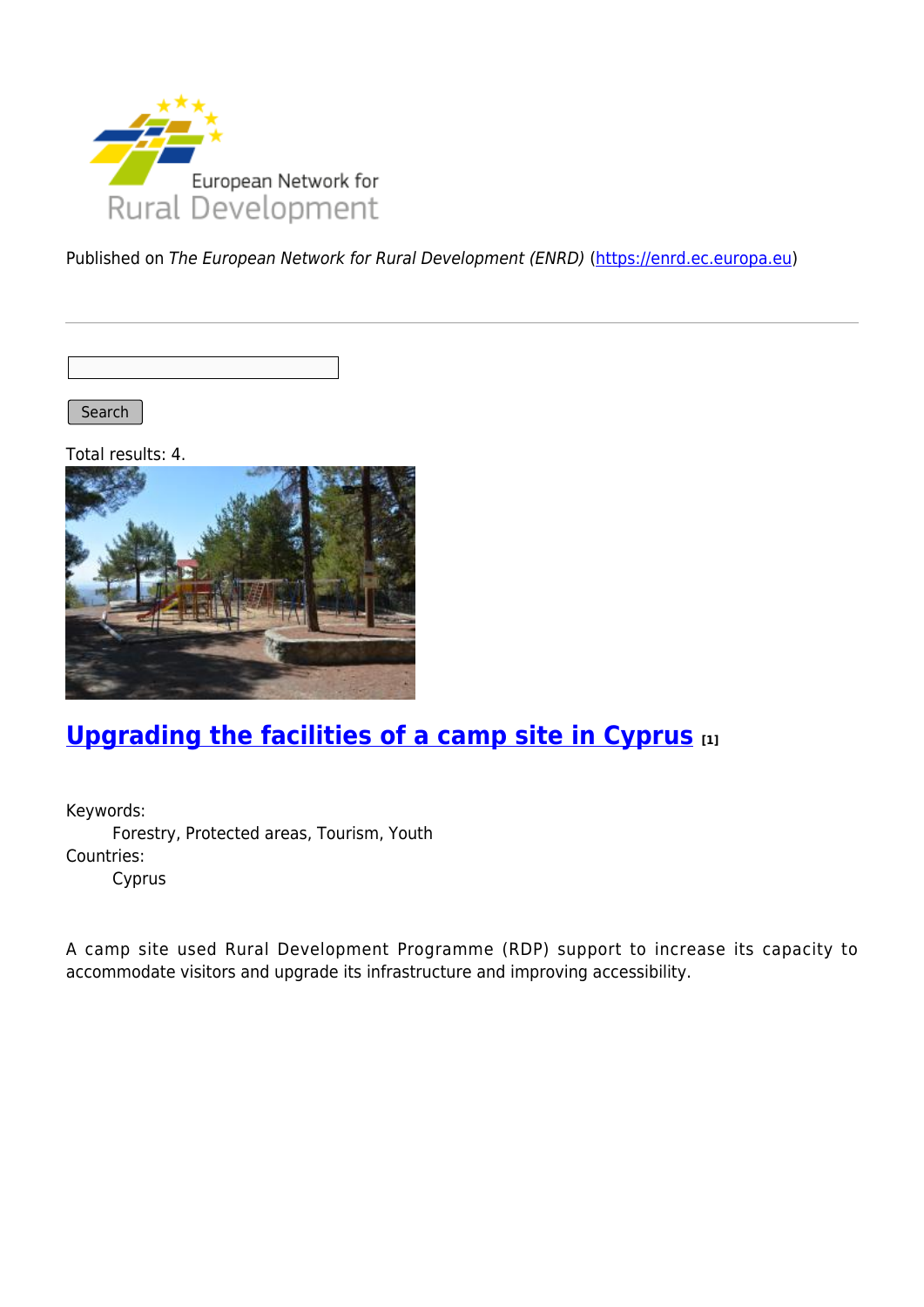

## **[PRATI\\_CO Parmigiano Reggiano: Agrotecnica organic carbon](https://enrd.ec.europa.eu/projects-practice/pratico-parmigiano-reggiano-agrotecnica-organic-carbon-footprint_en) [footprint](https://enrd.ec.europa.eu/projects-practice/pratico-parmigiano-reggiano-agrotecnica-organic-carbon-footprint_en) [2]**

Keywords:

Agriculture, Animal husbandry, Climate, Cooperation, Innovation, Product quality Countries:

Italy

PRATI-CO is an EIP-AGRI Operational Group project dedicated to the study of good agricultural practices recommended for the preservation and maintenance of organic matter in the area which is famous for the production of Parmigiano-Reggiano cheese.



## **[TULARU' – Energy, Food and cultures](https://enrd.ec.europa.eu/projects-practice/tularu-energy-food-and-cultures_en) [3]**

Keywords:

Agriculture, Culture, Job creation, Local food, Organic farming, Short supply chains & local markets, Young farmers Countries:

Italy

Tularù is an organic and multi-functional closed-cycle farm born that began life as a centre for sustainable production. It offers an alternative approach to solving current environmental, social and